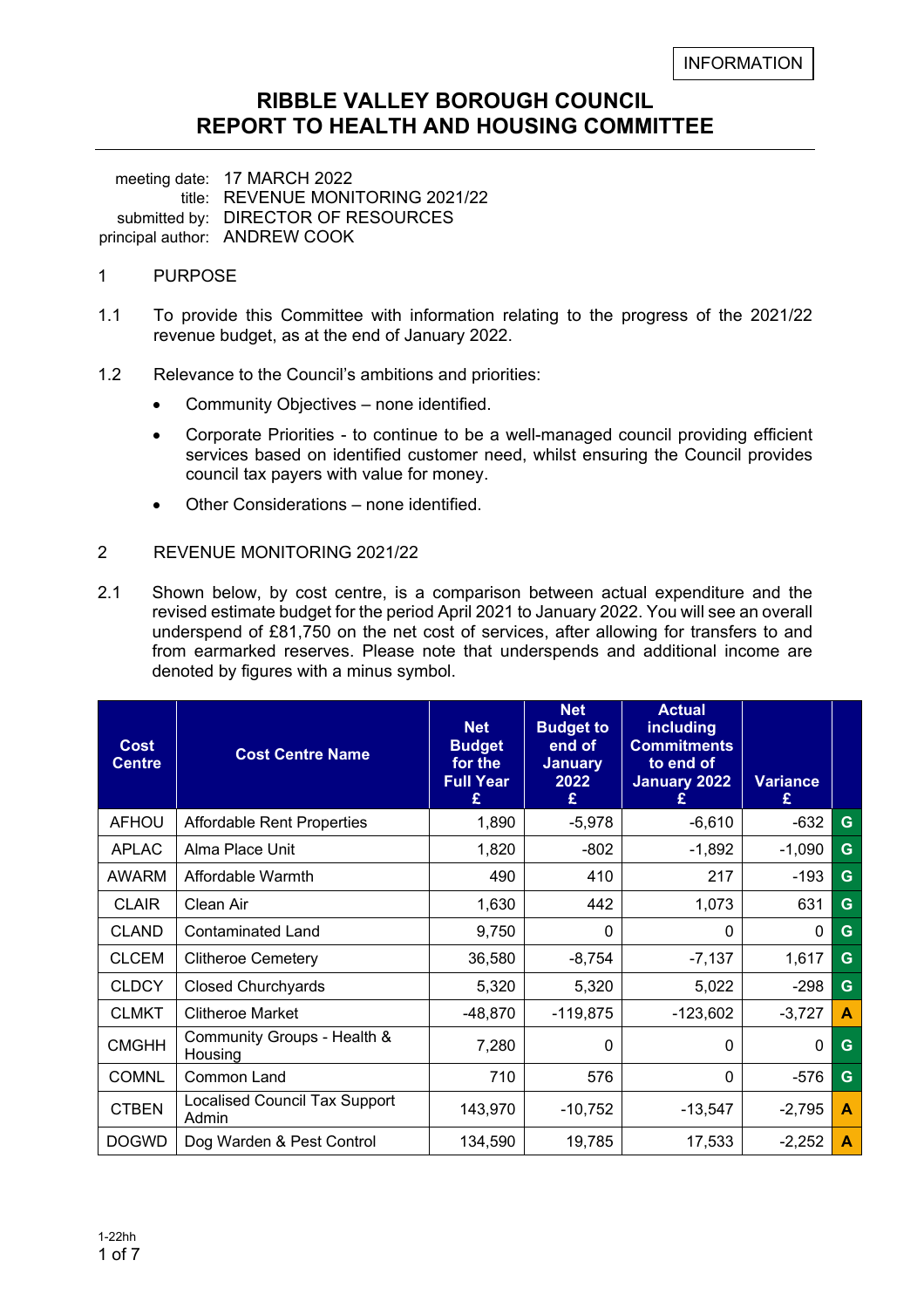| <b>Cost</b><br><b>Centre</b> | <b>Cost Centre Name</b>                                                     | <b>Net</b><br><b>Budget</b><br>for the<br><b>Full Year</b><br>£ | <b>Net</b><br><b>Budget to</b><br>end of<br><b>January</b><br>2022<br>£ | <b>Actual</b><br>including<br><b>Commitments</b><br>to end of<br><b>January 2022</b> | <b>Variance</b><br>£ |                         |
|------------------------------|-----------------------------------------------------------------------------|-----------------------------------------------------------------|-------------------------------------------------------------------------|--------------------------------------------------------------------------------------|----------------------|-------------------------|
| <b>ENVHT</b>                 | <b>Environmental Health Services</b>                                        | 47,370                                                          | $-119,861$                                                              | $-123,728$                                                                           | $-3,867$             | A                       |
| <b>HGBEN</b>                 | <b>Housing Benefits</b>                                                     | 152,310                                                         | 38,521                                                                  | $-4,742$                                                                             | $-43,263$            | R                       |
| <b>HOMEE</b>                 | Home Energy Conservation                                                    | 6,400                                                           | 368                                                                     | 0                                                                                    | $-368$               | G                       |
| <b>HOMES</b>                 | <b>Homelessness Strategy</b>                                                | 28,640                                                          | $-49,075$                                                               | $-73,354$                                                                            | $-24,279$            | $\overline{\mathsf{R}}$ |
| <b>HSASS</b>                 | <b>Housing Associations</b>                                                 | 6,920                                                           | $\Omega$                                                                | $\mathbf{0}$                                                                         | $\Omega$             | G                       |
| <b>HSTRA</b>                 | <b>Housing Strategy</b>                                                     | 48,660                                                          | 6,574                                                                   | 5,642                                                                                | $-932$               | G                       |
| <b>IMPGR</b>                 | <b>Improvement Grants</b>                                                   | 74,060                                                          | $-22,586$                                                               | $-23,663$                                                                            | $-1,077$             | G                       |
| <b>JARMS</b>                 | Joiners Arms                                                                | 55,110                                                          | 13,448                                                                  | 14,612                                                                               | 1,164                | G                       |
| <b>SHARE</b>                 | <b>Shared Ownership Rents</b>                                               | $-410$                                                          | $-1,330$                                                                | $-1,329$                                                                             | 1                    | G                       |
| <b>SUPPE</b>                 | <b>Supporting People</b>                                                    | $-25,870$                                                       | $-33,350$                                                               | $-33,351$                                                                            | $-1$                 | G                       |
| <b>UCRED</b>                 | <b>Universal Credit</b>                                                     | 22,250                                                          | $-1,100$                                                                | $-1,106$                                                                             | -6                   | G                       |
|                              | <b>Net Cost of Services</b>                                                 | 710,600                                                         | $-288,019$                                                              | $-369,962$                                                                           | $-81,943$            |                         |
|                              | <b>Transfers to/(from) Earmarked Reserves</b>                               |                                                                 |                                                                         |                                                                                      |                      |                         |
| Reserve                      | Equipment Reserve - Dog Warden Signs                                        | $-3,980$                                                        | $\mathbf 0$                                                             | 0                                                                                    | 0                    |                         |
|                              | Equipment Reserve - Joiners Arms Furniture<br>and Equipment Reserve         | $-500$                                                          | 0                                                                       | $\Omega$                                                                             | 0                    |                         |
|                              | Housing Related Grants Reserve - Domestic<br><b>Abuse Support Reserve</b>   | 33,350                                                          | 0                                                                       | $\mathbf{0}$                                                                         | 0                    |                         |
|                              | Housing Related Grants Reserve - Affordable<br><b>Warmth Grant Reserve</b>  | $-490$                                                          | $-410$                                                                  | $-217$                                                                               | 193                  |                         |
|                              | <b>Net Cost of Services after Transfers</b><br>to/(from) Earmarked Reserves | 738,980                                                         | $-288,429$                                                              | $-370,179$                                                                           | $-81,750$            |                         |

| <b>Key to Variance shading</b>             |  |  |  |  |  |  |  |
|--------------------------------------------|--|--|--|--|--|--|--|
| Variance of £5,000 or more (Red)           |  |  |  |  |  |  |  |
| Variance between £2,000 and £4,999 (Amber) |  |  |  |  |  |  |  |
| Variance less than £2,000 (Green)          |  |  |  |  |  |  |  |

- 2.2 The red variances highlight specific areas of high concern, for which budget holders are required to have an action plan. Amber variances are potential areas of high concern and green variances are areas which currently do not present any significant concern.
- 2.3 The main variances between budget and actuals on individual budget codes within cost centres have also been highlighted and explained, as follows:
	- Red budget code variances (£5,000 or more) are shown with the budget holder's comments and agreed actions in Annex 1.
	- Amber budget code variances (£2,000 to £4,999) are shown with the budget holder's comments in Annex 2.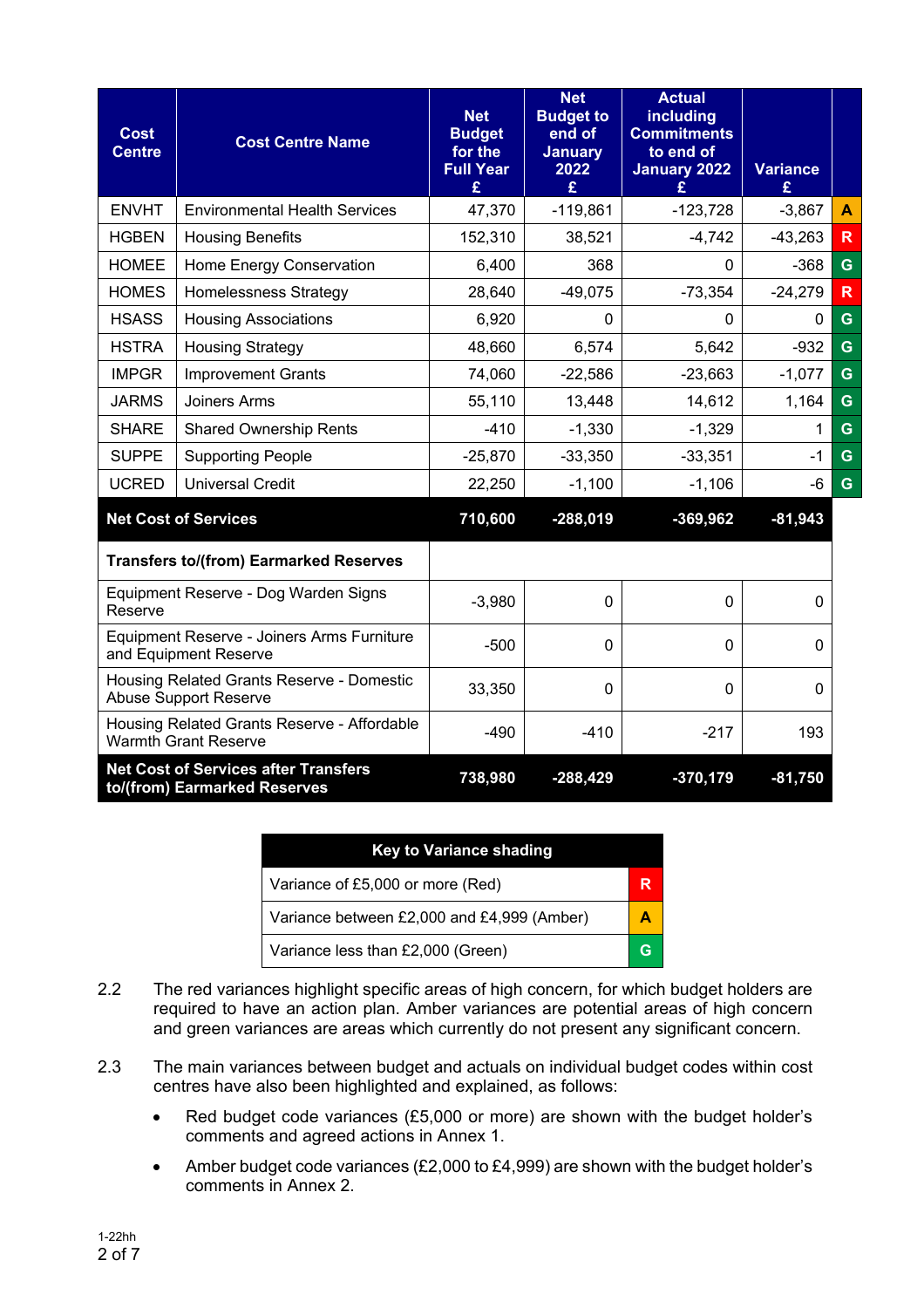- 2.4 The largest underspend to date is the Housing Benefits rent allowance payments underspend of £41,769. This is likely to be broadly matched by reduced Housing Benefits subsidy grant income at year-end, meaning there is unlikely to be a significant underspend at year-end.
- 2.5 Outlined below are the main variances to the end of January 2022 that are unlikely to be rectified by the end of the financial year.

| <b>Description</b>                                                                                                                                                                                                                                                                                                                                                                                                                                                                                                                                                                                                                                                 | <b>Variance to</b><br>the end of<br>January 2022 |
|--------------------------------------------------------------------------------------------------------------------------------------------------------------------------------------------------------------------------------------------------------------------------------------------------------------------------------------------------------------------------------------------------------------------------------------------------------------------------------------------------------------------------------------------------------------------------------------------------------------------------------------------------------------------|--------------------------------------------------|
| Homelessness Strategy/Homelessness Temporary Accommodation -<br>There is an on-going impact from Covid-19 on homelessness, alongside<br>many other factors, and the Council has incurred homelessness temporary<br>accommodation costs in-year. However, those costs are currently being<br>covered by un-ring fenced MHCLG Covid-19 funding under the Policy and<br>Finance Committee budget. The impact for this Committee is therefore an<br>underspend to date on the normal homelessness temporary accommodation<br>budget.<br>The budget and allocation of homelessness temporary accommodation costs<br>will be kept under review until financial year-end. | $-8,724$                                         |
| Homelessness Strategy/Grants to Individuals - Accommodation for Ex-<br>Offenders Scheme - The Council has received grant funding from DLUHC<br>to help ex-offenders secure rented accommodation up until July 2022. At the<br>end of January 2022, support was being provided to some ex-offenders but<br>no payments had been made. Some payments will be made in-year.<br>Any unspent grant funding at financial year-end will be set aside in an<br>earmarked reserve for use between April and July 2022.                                                                                                                                                      | $-7,500$                                         |
| <b>Clitheroe Market/Stalls</b> – Increased income due to continuing higher<br>demand for stalls from traders in-year in this demand-led fluctuating service<br>area.                                                                                                                                                                                                                                                                                                                                                                                                                                                                                               | $-3,331$                                         |
| Cemetery/Grounds Maintenance - Increased<br><b>Clitheroe</b><br>grounds<br>maintenance time input costs for the year to date. This is due to an increase<br>in estimated net expenditure for the grounds maintenance service in 2021/22<br>that was not reflected in the Clitheroe Cemetery revised estimate budget.                                                                                                                                                                                                                                                                                                                                               | 3,186                                            |

#### 3 CONCLUSION

- 3.1 The comparison between actual expenditure and the revised estimate budget for this Committee at the end of January 2022 shows a net underspend of £81,750, after allowing for transfers to and from earmarked reserves.
- 3.2 The largest underspend to date is the Housing Benefits rent allowance payments underspend of £41,769. This is likely to be broadly matched by reduced Housing Benefits subsidy grant income at year-end, meaning there is unlikely to be a significant underspend at year-end.

SENIOR ACCOUNTANT DIRECTOR OF RESOURCES

HH1-22/AC/AC 4 March 2022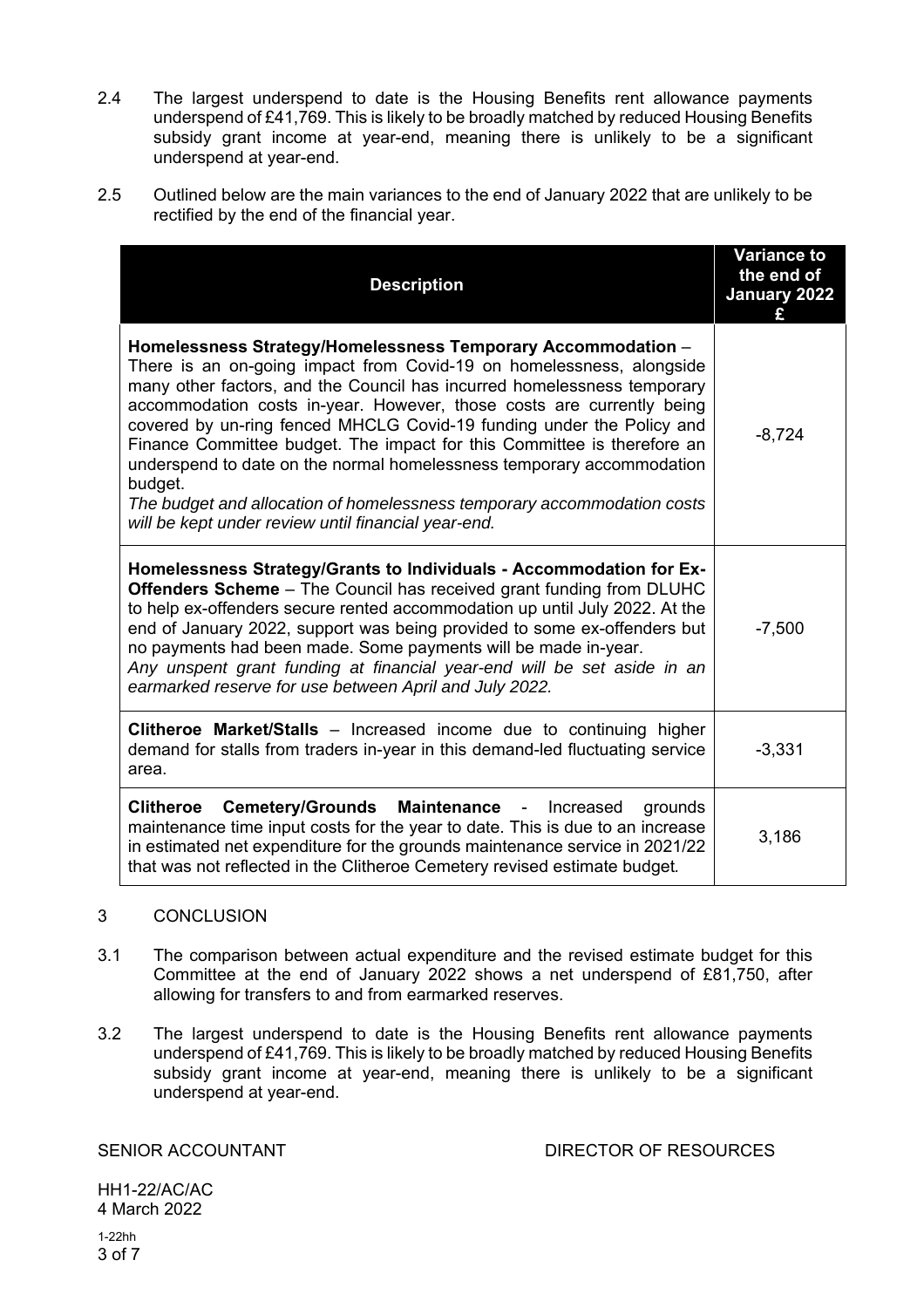# **Health and Housing Committee Revenue Monitoring – Red Variances**

| <b>Ledger</b><br><b>Code</b> | <b>Ledger Code Name</b>                                              | <b>Net</b><br><b>Budget</b><br>for the<br><b>Full Year</b><br>£ | <b>Net</b><br><b>Budget to</b><br>end of<br><b>January</b><br>2022<br>£ | <b>Actual</b><br>including<br><b>Commitments</b><br>to end of<br>January 2022 | <b>Variance</b><br>£. |                         | <b>Reason for Variance</b>                                                                                                                                                                                                                                                                                                                                                                                                                                                                      | <b>Action Plan as agreed</b><br>between the Budget Holder<br>and Accountant                                                                                                           |
|------------------------------|----------------------------------------------------------------------|-----------------------------------------------------------------|-------------------------------------------------------------------------|-------------------------------------------------------------------------------|-----------------------|-------------------------|-------------------------------------------------------------------------------------------------------------------------------------------------------------------------------------------------------------------------------------------------------------------------------------------------------------------------------------------------------------------------------------------------------------------------------------------------------------------------------------------------|---------------------------------------------------------------------------------------------------------------------------------------------------------------------------------------|
| <b>HGBEN/</b><br>4652        | <b>Housing Benefits/Rent</b><br><b>Allowance Payments</b>            | 5,301,510                                                       | 4,547,635                                                               | 4,508,387                                                                     |                       |                         | Rent Allowance payments are 0.9%<br>lower than budgeted for at revised<br>estimate stage, after adjusting for<br>recovery of benefits overpayments and<br>non-cash transactions. We budgeted<br>for Rent Allowance caseload to reduce                                                                                                                                                                                                                                                           | Any lower Rent Allowance<br>payments for the year as a<br>whole will be reflected in less<br>Rent Allowance subsidy grant<br>income received at year-end<br>from the DWP, as payments |
| HGBEN/<br>8814z              | Housing<br>Benefits/Recovery of<br><b>Rent Allowance</b><br>Payments | $-27,060$                                                       | 16,300                                                                  | 13,779                                                                        | $-41,769$             | $\overline{\mathsf{R}}$ | and associated payments to reduce,<br>mainly due to the on-going caseload<br>migration from Housing Benefits to<br>Universal Credit in Ribble Valley. The<br>caseload reduction impact on actual<br>payments to date in 2021/22 is higher<br>than budgeted for.                                                                                                                                                                                                                                 | for the full year are broadly<br>funded by subsidy grant<br>received at year-end. As a<br>result, there is unlikely to be a<br>significant net underspend at<br>year-end.             |
| HOMES/<br>2450               | Homelessness<br>Strategy/Homelessness<br>Temporary<br>Accommodation  | 10,470                                                          | 8,724                                                                   | $\mathbf{0}$                                                                  | $-8,724$              | $\overline{\mathbf{R}}$ | There is an on-going impact from<br>Covid-19 on homelessness, alongside<br>many other factors, and the Council<br>has incurred homelessness temporary<br>accommodation costs for the year to<br>date. However, those costs are<br>currently being covered by un-ring<br>fenced MHCLG Covid-19 funding<br>under the Policy and Finance<br>Committee budget. The impact for this<br>Committee is therefore an underspend<br>to date on the normal homelessness<br>temporary accommodation budget. | The budget and allocation of<br>homelessness temporary<br>accommodation costs will be<br>kept under review until<br>financial year-end.                                               |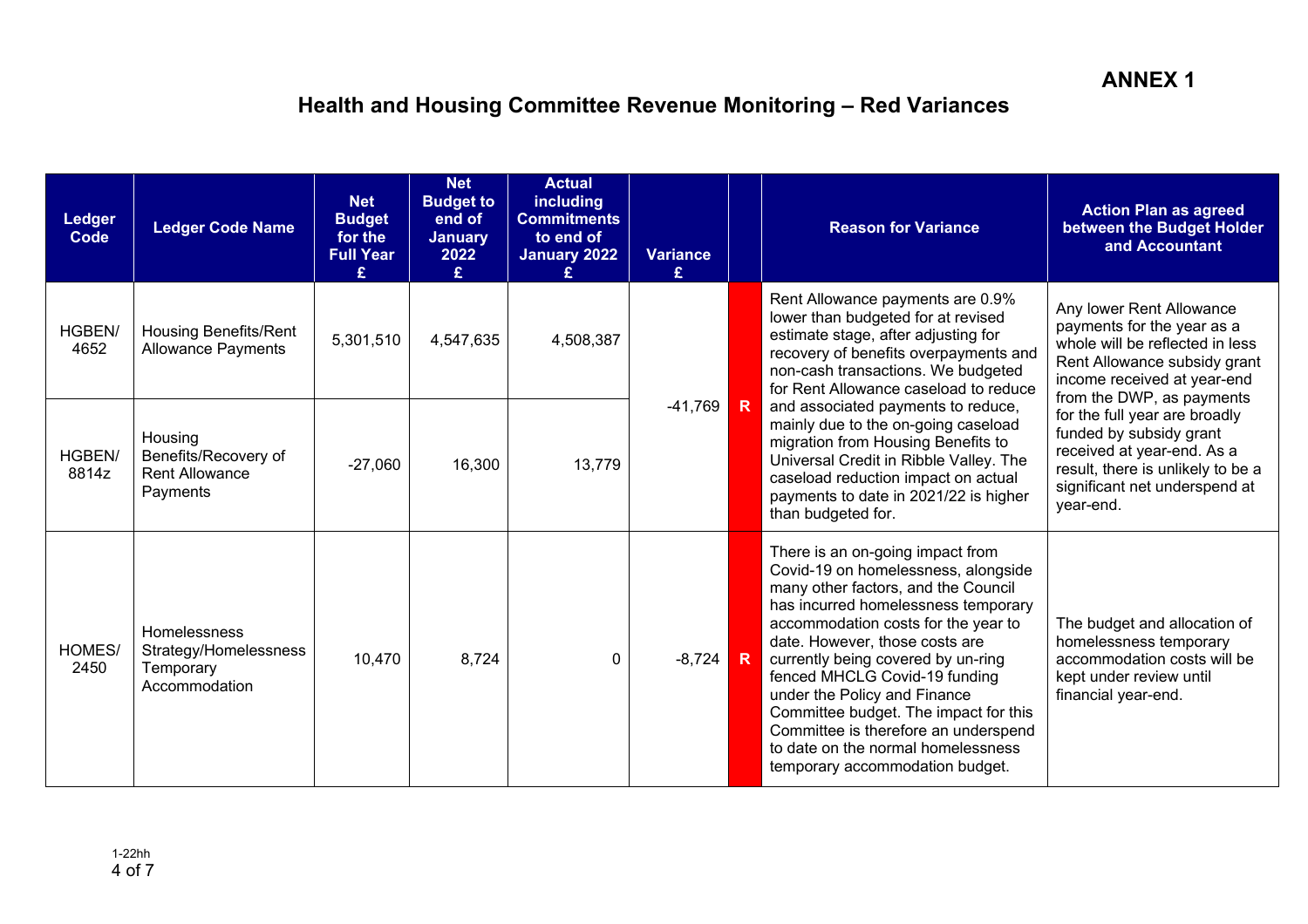# **Health and Housing Committee Revenue Monitoring – Red Variances**

| Ledger<br>Code | <b>Ledger Code Name</b>                                                                                 | <b>Net</b><br><b>Budget</b><br>for the<br><b>Full Year</b> | <b>Net</b><br><b>Budget to</b><br>end of<br><b>January</b><br>2022 | <b>Actual</b><br>including<br><b>Commitments</b><br>to end of<br>January 2022 | <b>Variance</b> | <b>Reason for Variance</b>                                                                                                                                                                                                                                                                                                          | <b>Action Plan as agreed</b><br>between the Budget Holder<br>and Accountant                                                                                                                                                                |
|----------------|---------------------------------------------------------------------------------------------------------|------------------------------------------------------------|--------------------------------------------------------------------|-------------------------------------------------------------------------------|-----------------|-------------------------------------------------------------------------------------------------------------------------------------------------------------------------------------------------------------------------------------------------------------------------------------------------------------------------------------|--------------------------------------------------------------------------------------------------------------------------------------------------------------------------------------------------------------------------------------------|
| HOMES/<br>4660 | <b>Homelessness</b><br>Strategy/Grants to<br>Individuals -<br>Accommodation for Ex-<br>Offenders Scheme | 10.000                                                     | 7,500                                                              |                                                                               | $-7,500$ R      | The Council has received £10,000<br>ring-fenced grant funding from DLUHC<br>to help ex-offenders secure rented<br>accommodation, via payments of, for<br>example, advance rent, rent deposits<br>and/or help with furniture costs. This<br>scheme runs until July 2022. At the<br>end of January 2022 no payments had<br>been made. | Support is being provided to<br>some ex-offenders and some<br>payments will be made in-year.<br>Any unspent grant funding at<br>financial year-end will be set<br>aside in an earmarked reserve<br>for use between April and July<br>2022. |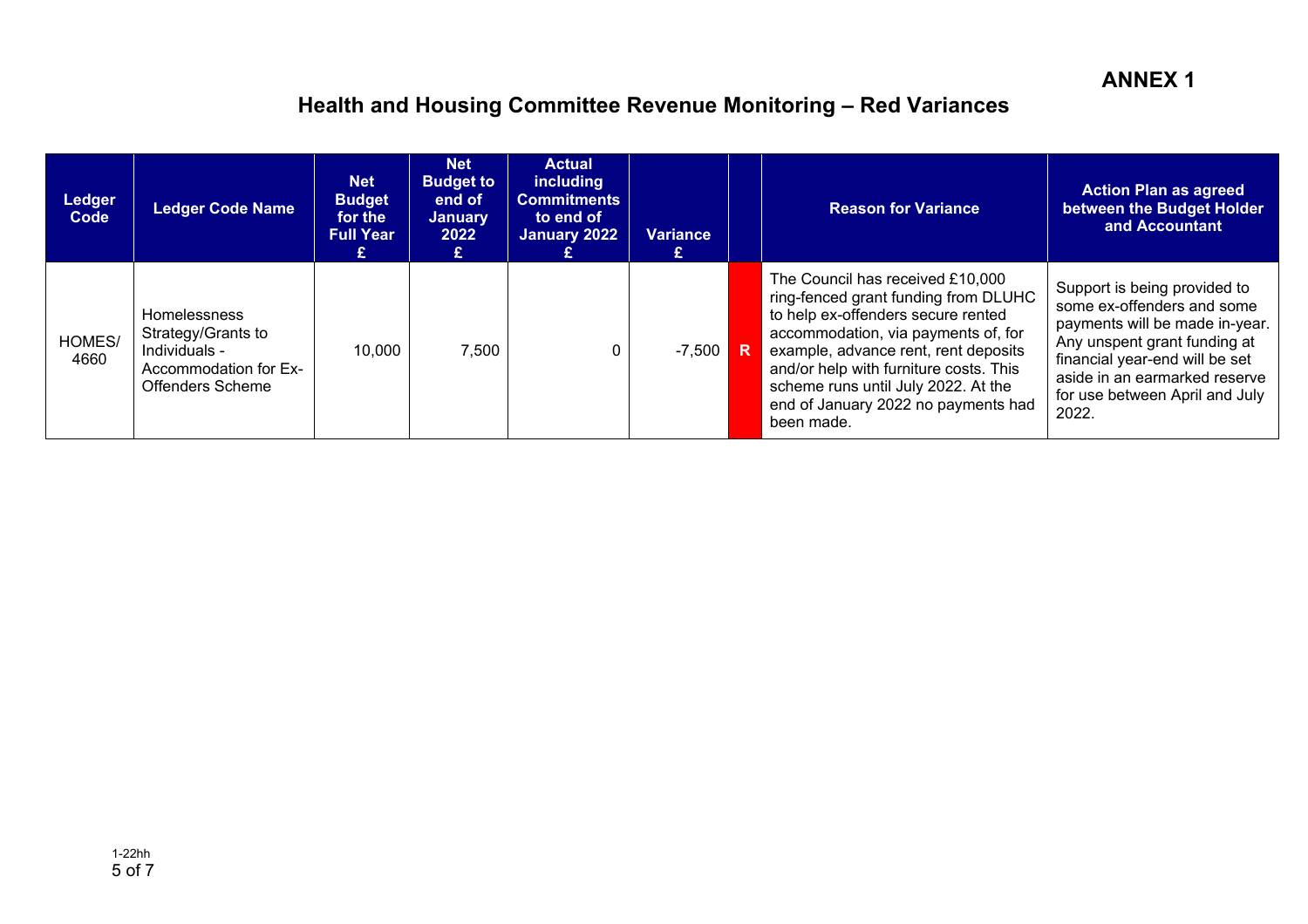# **Health and Housing Committee Revenue Monitoring – Amber Variances**

| <b>Ledger</b><br>Code | <b>Ledger Code Name</b>                                                                                   | <b>Net</b><br><b>Budget</b><br>for the<br><b>Full Year</b><br>£ | <b>Net</b><br><b>Budget to</b><br>end of<br><b>January</b><br>2022<br>£ | <b>Actual</b><br><b>including</b><br><b>Commitments</b><br>to end of<br>January 2022<br>£ | <b>Variance</b><br>£ |   | <b>Reason for Variance</b>                                                                                                                                                                                                                                                                                                                                                                                                                                                                                                                                                                                                                                                                                                                                                                                               |
|-----------------------|-----------------------------------------------------------------------------------------------------------|-----------------------------------------------------------------|-------------------------------------------------------------------------|-------------------------------------------------------------------------------------------|----------------------|---|--------------------------------------------------------------------------------------------------------------------------------------------------------------------------------------------------------------------------------------------------------------------------------------------------------------------------------------------------------------------------------------------------------------------------------------------------------------------------------------------------------------------------------------------------------------------------------------------------------------------------------------------------------------------------------------------------------------------------------------------------------------------------------------------------------------------------|
| HOMES/<br>4661        | Homelessness<br>Strategy/Grants to<br>Individuals - HPG<br>Winter Covid-19 rent<br>arrears support scheme | 14,240                                                          | 4,747                                                                   | 0                                                                                         | $-4,747$             |   | In October 2021, the Council received £14,240 additional ring-<br>fenced grant funding from DLUHC to support low-income private<br>renters with Covid-19 related rent arrears to avoid eviction or<br>find a new home. This funding must be spent or committed by 31<br>March 2022. The Council has a scheme in place to assess any<br>applications for this support, but at the end of January 2022 no<br>payments had been made. Financial support will be provided to<br>any applications deemed to be eligible under the Council's grant<br>scheme up until 31 March 2022.<br>Any unspent funding at financial year-end is likely to be repaid to<br>DLUHC, unless further approval for use in future time periods is<br>received from DLUHC, so there will be no significant net<br>underspend at year-end.         |
| HOMES/<br>8802u       | <b>Homelessness</b><br>Strategy/Dwelling<br>Rents                                                         | 0                                                               | $\Omega$                                                                | $-4,027$                                                                                  | $-4,027$             | A | This is rental income that the Council now receives for use of 23<br>Wellbrow Drive as homelessness temporary accommodation.<br>Subject to any void periods, this income is used to help cover<br>the rental costs that the Council incurs from the licence<br>agreement entered into to formally rent the property from<br>Onward Homes (see HOMES/2446 below).<br>No formal budget is in place for this property currently. However,<br>use of the property was approved by this Committee in January<br>2022 and approval for the property's budget, including this rent<br>income amount, is being considered by Policy and Finance<br>Committee at its next meeting in March 2022. If the budget is<br>approved, there will be no significant over-recovery of income<br>variance for this rent income at year-end. |